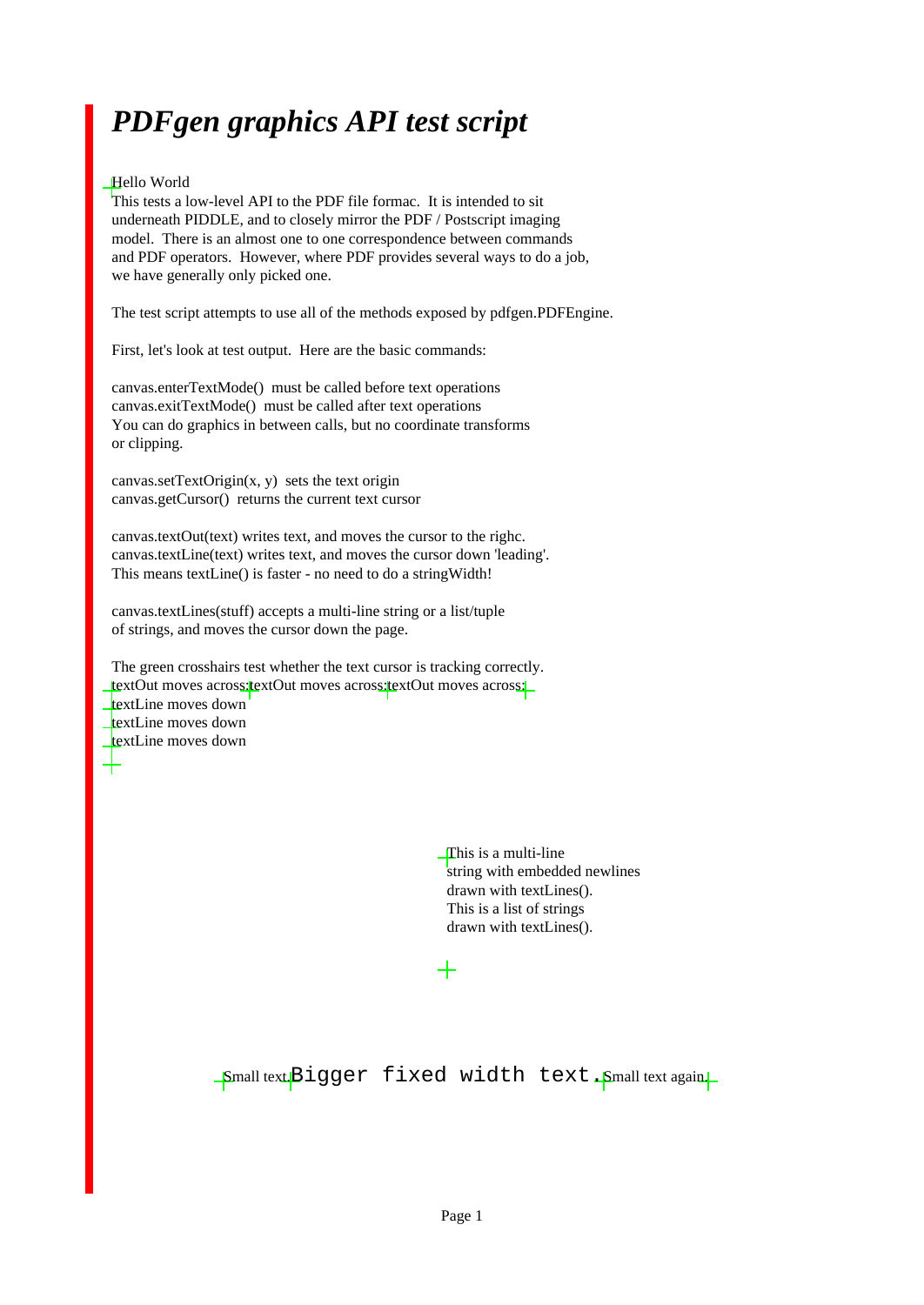#### *Line Drawing Styles*

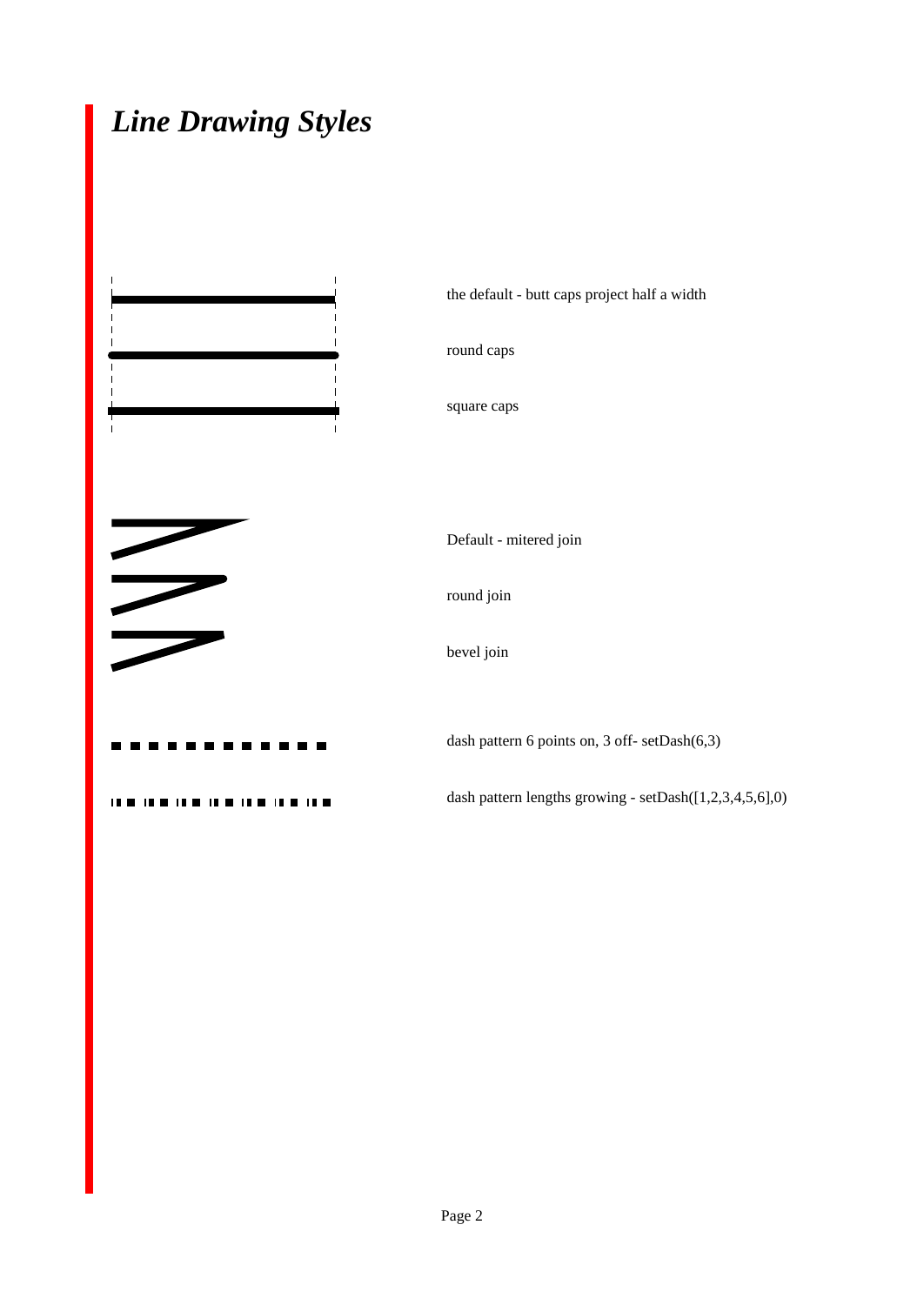#### *Shape Drawing Routines*

Rather than making your own paths, you have access to a range of shape routines. These are built in pdfgen out of lines and bezier curves, but use the most compact set of operators possible. We can add any new ones that are of general use at no cost to performance.

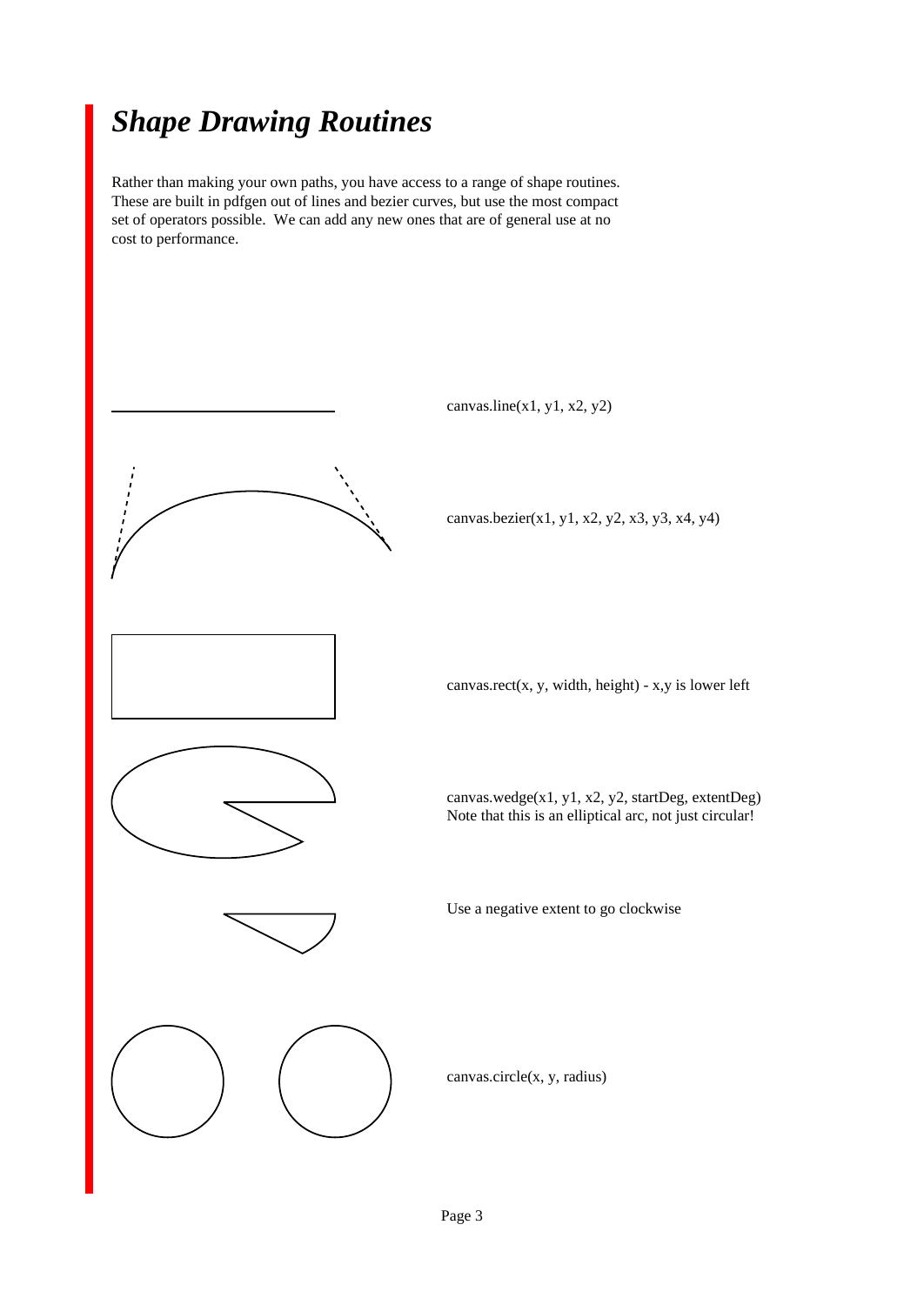### *Font Control*

Listing available fonts...

This should be Courier **This should be Courier-Bold This should be Courier-BoldOblique** This should be Courier-Oblique This should be Helvetica **This should be Helvetica-Bold This should be Helvetica-BoldOblique** This should be Helvetica-Oblique Τηισ σηουλδ βε Σψµβολ **This should be Times-Bold** *This should be Times-BoldItalic This should be Times-Italic* This should be Times-Roman ✴❈❉▲ ▲❈❏◆●❄ ❂❅ ✺❁❐❆✤❉■❇❂❁▼▲

Now we'll look at the color functions and how they interact with the text. In theory, a word is just a shape; so setFillColorRGB() determines most of what you see. If you specify other text rendering modes, an outline color could be defined by setStrokeColorRGB() too

# **Green fill, no stroke Green fill, red stroke - yuk!**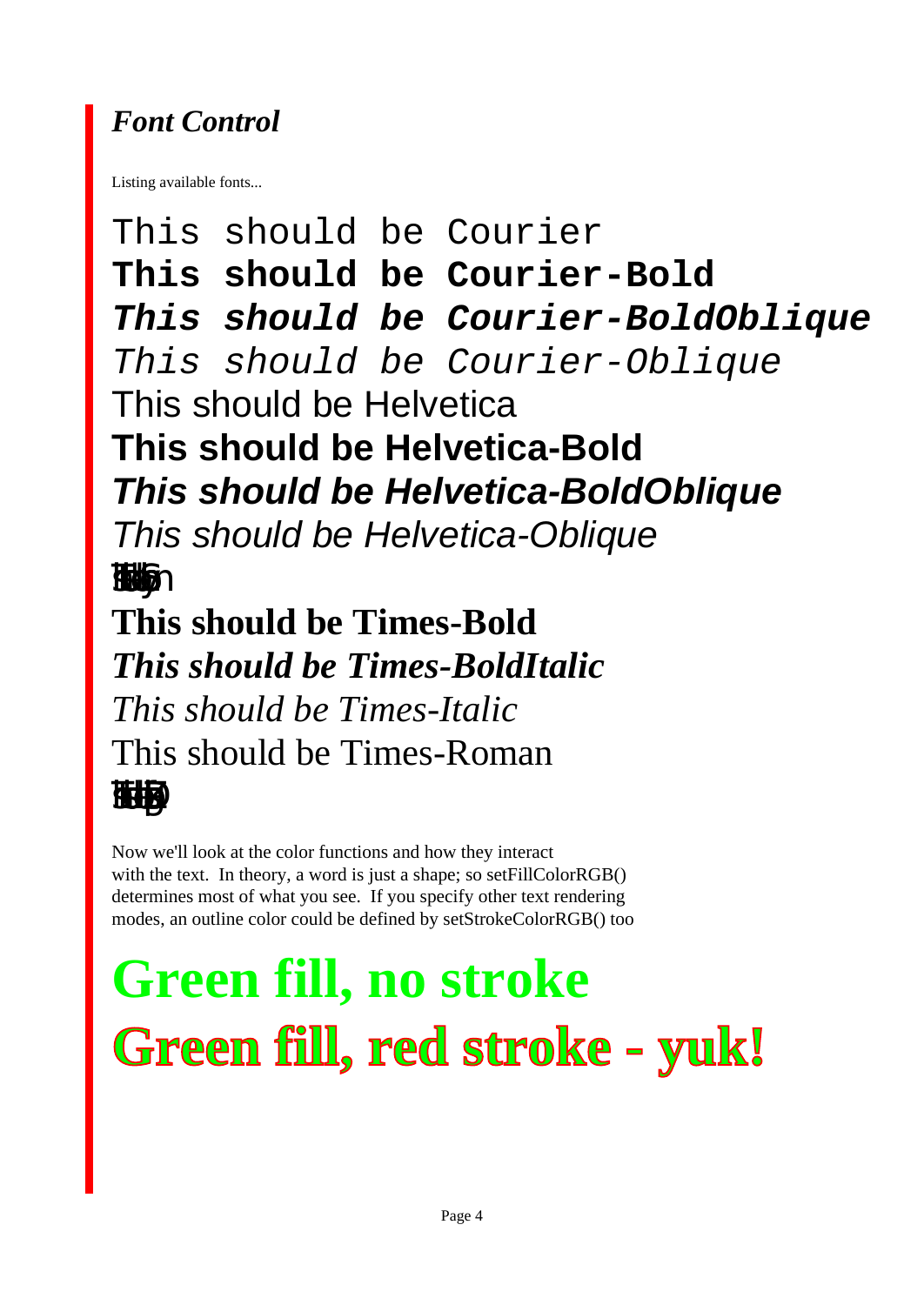#### *Coordinate Transforms*

This shows coordinate transformations. We draw a set of axes, moving down the page and transforming space before each one. You can use saveState() and restoreState() to unroll transformations. Note that functions which track the text cursor give the cursor position in the current coordinate system; so if you set up a 6 inch high frame 2 inches down the page to draw text in, and move the origin to its top left, you should stop writing text after six inches and not eight.

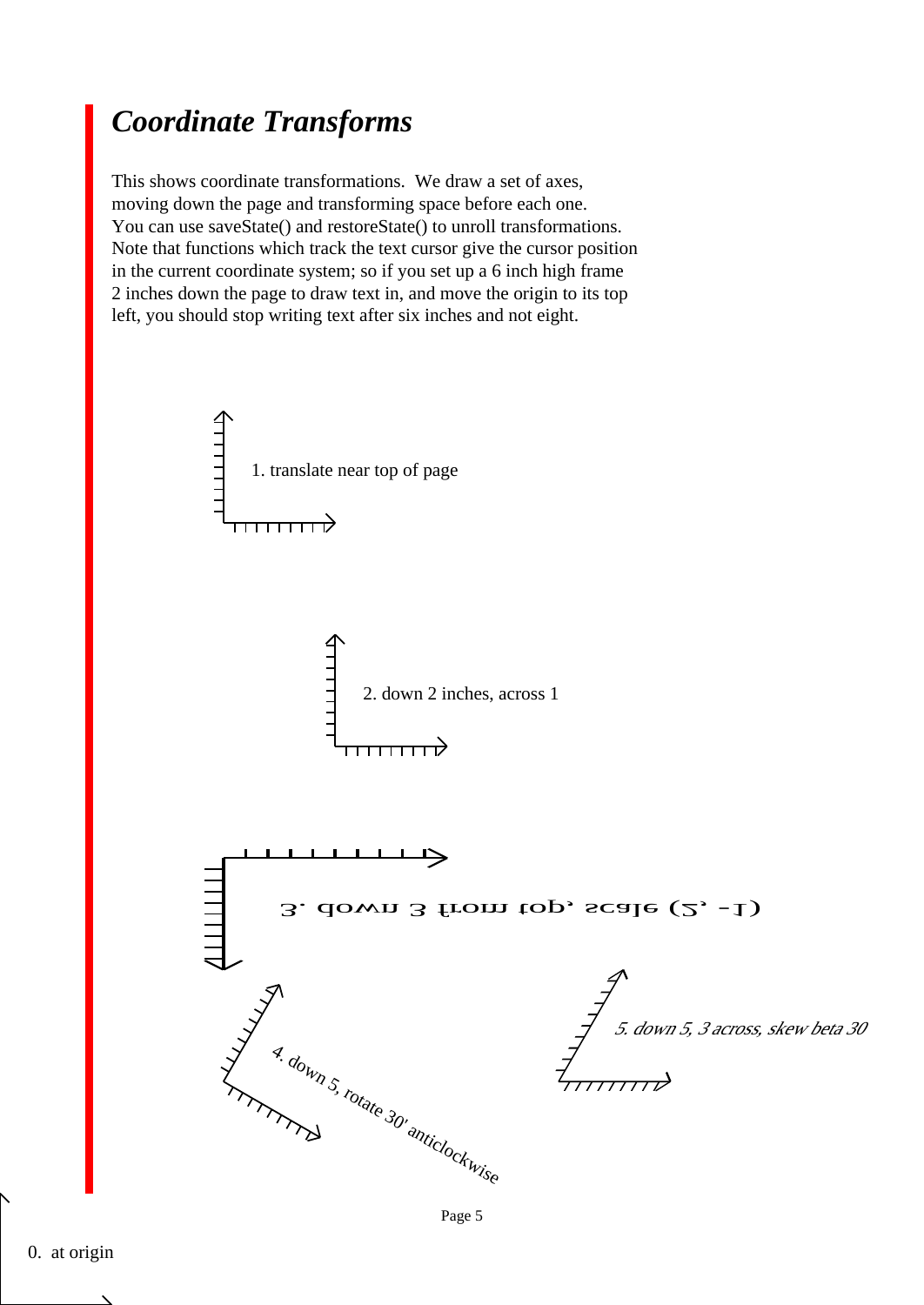# *Clipping*

This shows clipping at work. We draw a chequerboard of rectangles into a path object, and clip it. This then forms a mask which limits the region of the page on which one can draw. This paragraph was drawn after setting the clipping path, and so you should only see part of the text.

| This hows clipp ng at work We raw dched erbo rd of ectar gles                                        |  |
|------------------------------------------------------------------------------------------------------|--|
| linto 1 lpath bbiec   and   lip it   This then   brms   mas k whi   h lin   ts the regid h of        |  |
| the p ge of which one can d aw. This p ragraph was dray in aft r sett bg the clipp                   |  |
| hath I hnd sI Lyou I houll Lonly kee nI tri of I he tel I                                            |  |
| This   hows   clipp   ng at   work     We     raw   cheq   erbo   rd of   ectal gles                 |  |
| into على المعنى المنوك لـ and   ان عمل الله عليه الله عليه الله عليه الله عليه الله عليه الله عليه ا |  |
| the p  ge or  whid one  an d  aw.   his p  ragra  bh wa drav  n aft  r sett  hg th  clipt            |  |
| hath [and s] [you] [hou]] [only kee n] rt of [he ter                                                 |  |
| This how clipp ng at work We raw cheq erbo rd of rectal gles                                         |  |
| عم المنهم المعنى المنابط المسلم العرب المسلم المسلم المنابط المنابط المسلم المنابط المنابط المنابط   |  |
| the p  ge or  whid   one  an d  aw.   his p  ragrd bh wd   dray  n aft  r sett  hg th  clip          |  |
| nath I and all youl lhoull Lonly kee plitt of I he te                                                |  |
|                                                                                                      |  |
|                                                                                                      |  |

You can also use text as an outline for clipping with the text render mode. The API is not particularly clean on this and one has to follow the right sequence; this can be optimized shortly.